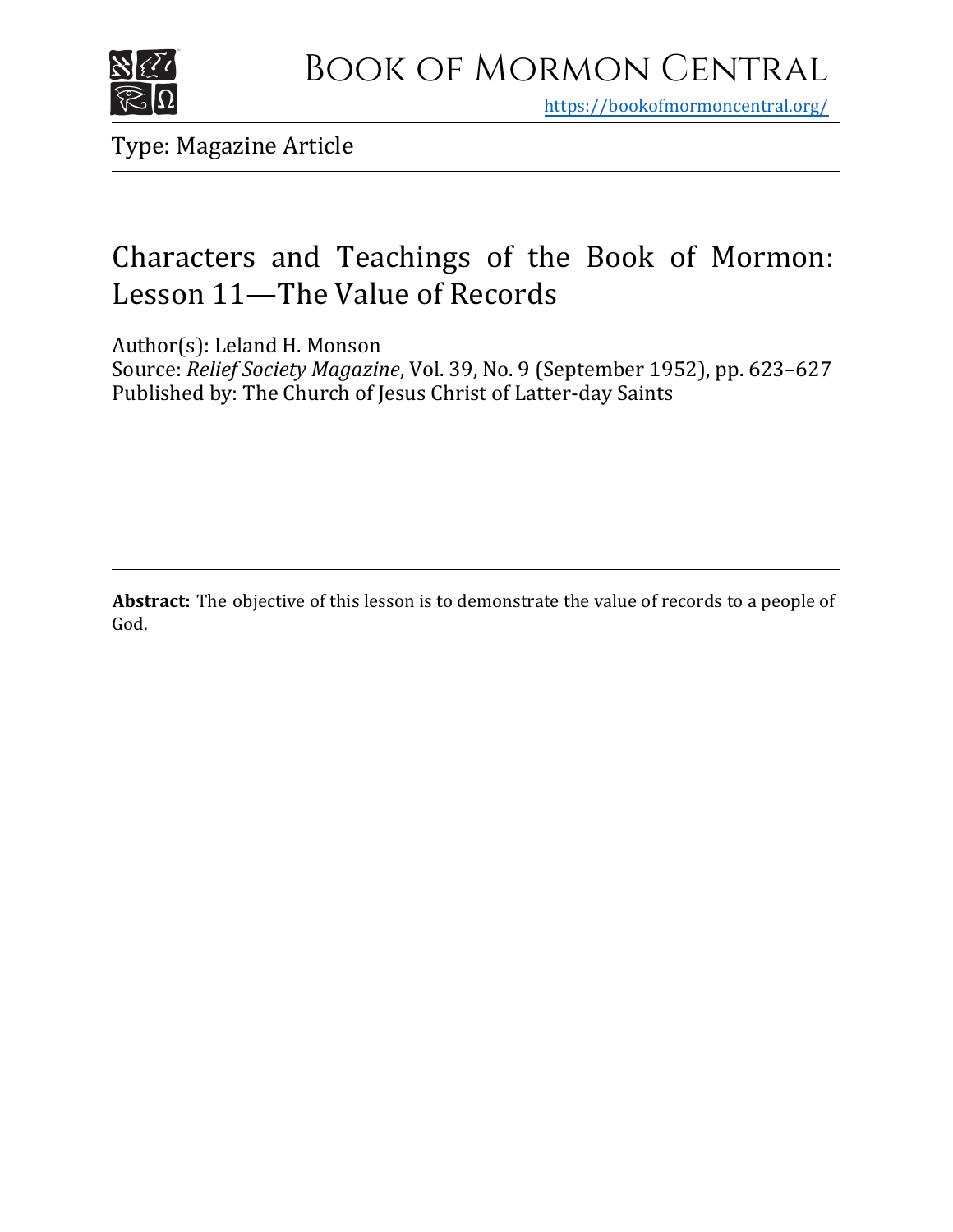

## *<i>Oheology*-Characters and Teachings of The Book of Mormon

### Lesson <sup>11</sup>—The Value of Records

### *Elder Leland H. Monson*

(Text: The Book of Mormon, <sup>1</sup> Nephi, Chapters 19-22; 2 Nephi, Chapters 1-27) For Tuesday, December 2, 1952

Objective: To demonstrate the value of records to a people of God.

THE Nephites appreciated the value of records and acted accordingly. The Lord instructed them concerning the importance of records from the beginning of their history. In preparation for their journey to the land of promise, Lehi was commanded to send his sons back to Jerusalem for the plates of brass, as we learned in lesson 9.

As soon as Lehi's sons returned from Jerusalem with the brass plates he searched the plates from the beginning. He discovered that they contained the genealogy of his forefathers. Lehi seems not to have known before reading the brass plates that he was a literal descendant of Joseph who was sold into Egypt  $(1 \text{Nephi } 5:14, 16)$ . From his study he also learned that Laban was a descendant of Joseph, therefore, he and his fathers had kept the records.

In an earlier lesson in the course, we learned that special blessings were given to Joseph and his seed, who were also entitled to all the blessings of Abraham, Isaac, and Jacob. To learn that he and his seed were entitled to all these blessings gave to Lehi information of value in teaching his posterity.

Not only did the brass plates contain the genealogy of Lehi's forefathers, but they also contained the first five books of Moses, including the story of the creation of the world; a record of the Jews from the time of their beginning down to the commencement of the reign of Zedekiah, king of Judah (about 598 b.c.) and also an account of the prophecies uttered by the prophets from the beginning down to that period.

Lehi prophesied that these brass plates <sup>4</sup>'should go forth unto all nations, kindreds, tongues, and people who were of his seed" (I Nephi  $5:18$ ).

Alma refers to this and other prophecies, saying that the brass plates should be kept and handed down from one generation to another, "And be kept and preserved by the hand of the Lord until they should go forth unto every nation,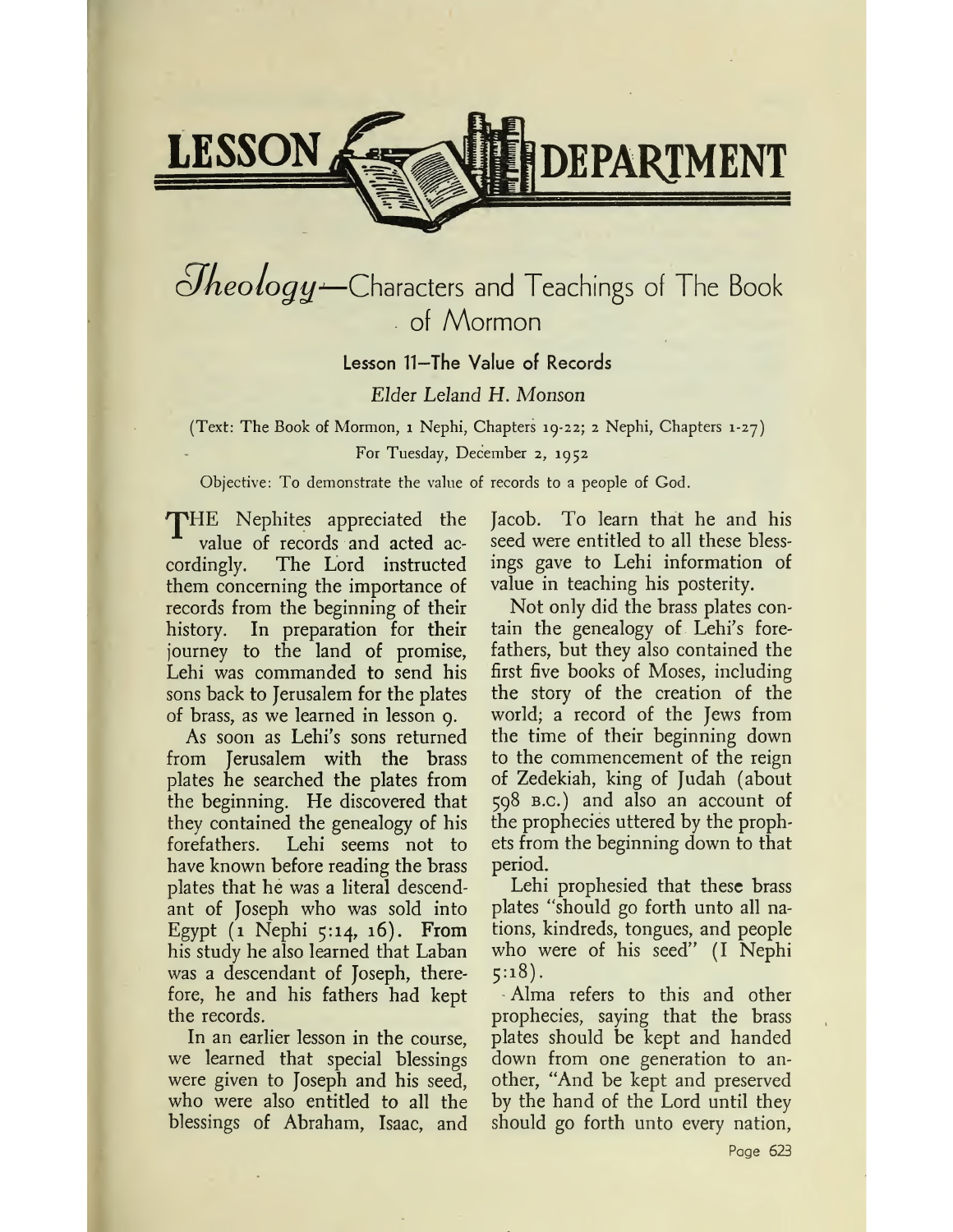kindred, tongue, and people" (Al $ma \; 37:4$ .

During the period of Nephite civilization, these plates were passed down from king to king and prophet to prophet. Amaleki, writing of the people of Mosiah, who moved northward and discovered the civiization of the Mulekites in Zarahemla, comments as follows: "Now, there was great rejoicing among the people of Zarahemla; and also Zarahemla did rejoice exceedingly, because the Lord had sent the people of Mosiah with the plates of brass which contained the record of the  $Jews''$  (Omni 1:14).

The Nephite prophets recognized the value of these records, for they frequently quoted from them when they instructed the people. Nephi is very specific as to why he read much from the brass plates to his people. He wrote:

I read many things to them, which were engraven upon the plates of brass, that they might know concerning the doings of the Lord in other lands, among people of old. And <sup>1</sup> did read many things unto them which were written in the book of Moses; but that I might more fully persuade them to believe in the Lord their Redeemer I did read unto them that which was written by the prophet Isaiah; for I did liken all scriptures unto us, that it might be for our profit and learning (1 Nephi 19:22, 23).

He quoted Isaiah 48 and 49 (1 Nephi, chapters 20 and 21) and expounded them to his people. In 2 Nephi he quoted chapters 2-14 inclusive, from Isaiah (2 Nephi, chap-<br>ters 12-24), explaining, "my soul ters  $12-24$ , explaining, delighteth in proving unto my people the truth of the coming of Christ"  $(z \text{ Nephi } 11:4)$ .

Living as we do in a day when

much of the Christian world has lost its belief in the divine mission of Jesus Christ, how valuable the Book of Mormon can be to us and to our Lamanite brethren as a new witness to the divinity of Jesus Christ. Restricted space prevents my making an analysis of Isaiah as quoted by Nephi, but even a cursory examination of the material will be rich in dividends to a reader.

Nephi, however, is not the only prophet who quotes from the brass plates. The prophet Abinadi used the fifty-third chapter of Isaiah to establish the fact that Jesus would come down among the children of men and redeem his people (Mosiah 14:1-12; 15:1). Moroni also encouraged his people to read from the brass plates, writing: "Search the prophecies of Isaiah" (Mormon  $8:23$ ).

Thus far we have been discussing the brass plates as being valuable because they contained the genealogy of Lehi, and because they contained history and doctrine. Now let us turn our attention to another value recognized by Nephi: "And behold, it is wisdom in God that we should obtain these records, that we may preserve unto our children the language of our fathers" (1 Nephi 3:19).

To one unfamiliar with language changes, this may not seem significant. Without the use of a common book, however, the language of a people changes in a few hundred years until the written word of former times is unintelligible. We need only observe the changes that have taken place in English between 600. a.d. and the present day to indicate what happens. I quote two examples, the first from Old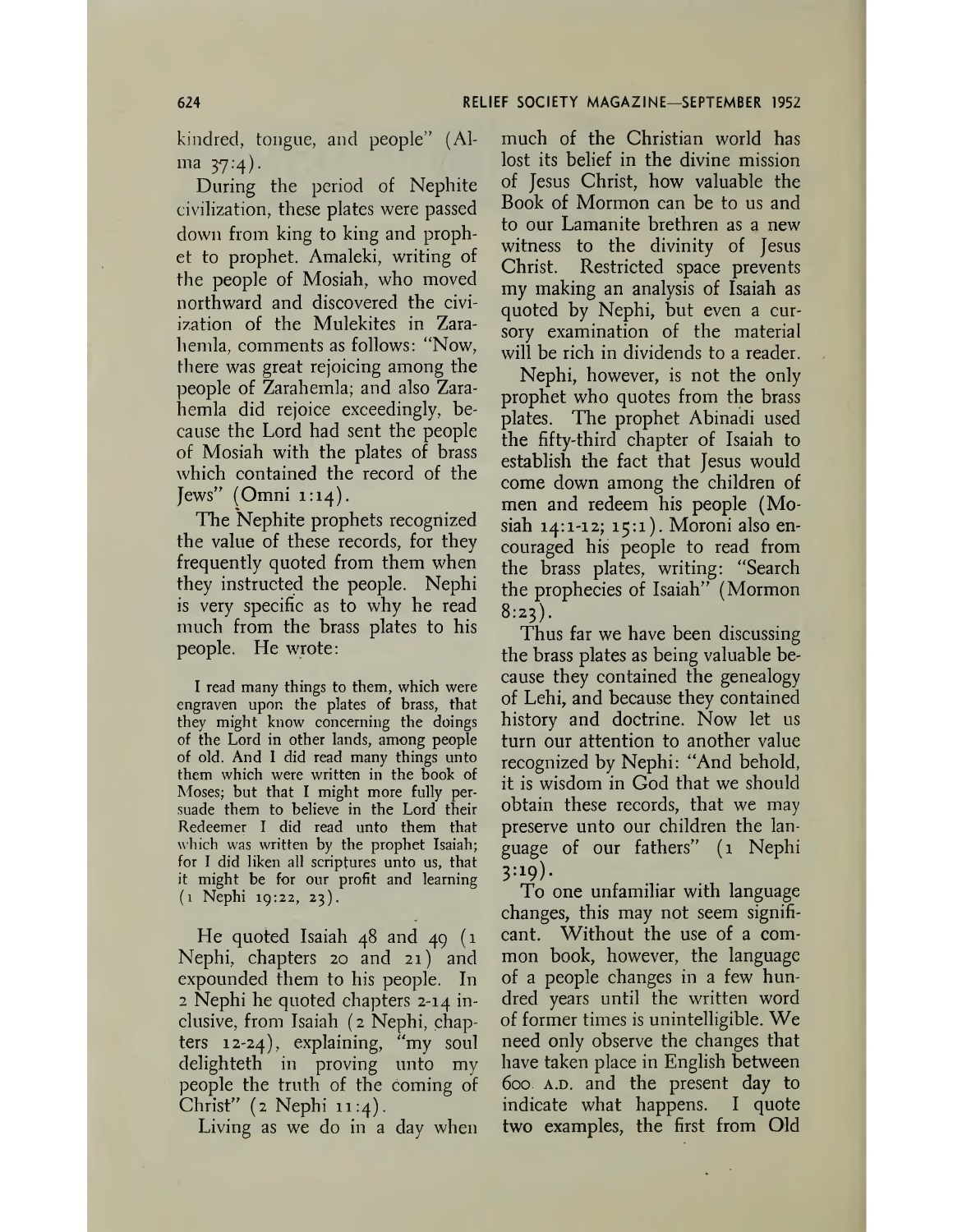#### **LESSON DEPARTMENT**

English, and the second from Middle English:

Hwaet, we Gar-Dena in gear-dagum Theod cyninga thrym gefrunon Hu the aethelingas ellen fremedonl

-Beowulf

When that Aprille with his shoures sote The droghte of Marche hath perced to the rote.

-Chaucer's Canterbury Tales

The use of one common record would do much to prevent the radical changes that took place in English. The fact that Moroni encouraged his people to read from Isaiah may indicate that such radical language changes as have occurred in English did not occur among the Nephites, that the language of the fathers was preserved.

It is clear from evidence presented that the Nephites did consider the brass plates significant. Nephi records: "And we had obtained the records which the Lord had commanded us, and searched them and found that they were desirable; yea, even of great worth unto us, insomuch that we could preserve the commandments of the Lord unto our children" (1 Nephi 5:21). And we must remember that the brass plates represent only one of the cherished records of the Nephites.

Nephi refers to the fact that he was instructed to keep the history of his people on two different sets of plates  $(1$  Nephi 19:1-7) which were passed by kings or prophets to their successors in office. On the small plates they engraved an account of the ministry of the people. Mormon thought so much of the small plates that he attached them to his plates and passed the two records

on to Moroni (The Words of Mormon:  $6$ ).

The large plates contained the secular history of the Nephites and Lamanites. So important was this history in the eyes of the Lord, that he commanded Nephi to make the record.

Centuries later, the importance of keeping proper records was taught to the Nephites by the Savior himself on his visit to the Western Hemisphere following his resurrection, when he directed the Nephites living in that day to "bring forth the record which ye have kept."

And when Nephi had brought forth the records, and laid them before him, he cast his eyes upon them and said: Verily I say unto you, I commanded my servant Samuel, the Lamanite, that he should testify unto this people, that at the day that the Father should glorify his name in me that there were many saints who should arise from the dead, and should appear unto many, and should minister unto them. And he said unto them: Was it not so? And his disciples answered him and said: Yea, Lord, Samuel did prophesy according to thy words, and they were all fulfilled. And Jesus said unto them: How be it that ye have not written this thing, that many saints did arise and appear unto many and did minister unto them? And it came - to pass that Nephi remembered that this thing had not been written. And it came to pass that Jesus commanded that it should be written; therefore it was written according as he commanded (3 Nephi  $23:8-13$ .

Subsequently, in the twilight period of Nephite history, the prophet Ammaron instructed Mormon, then a lad of ten, to take the large plates from their depository when he was twenty-four and to engrave on them an account of the doings of the people (Mormon 1:2,  $3$ ).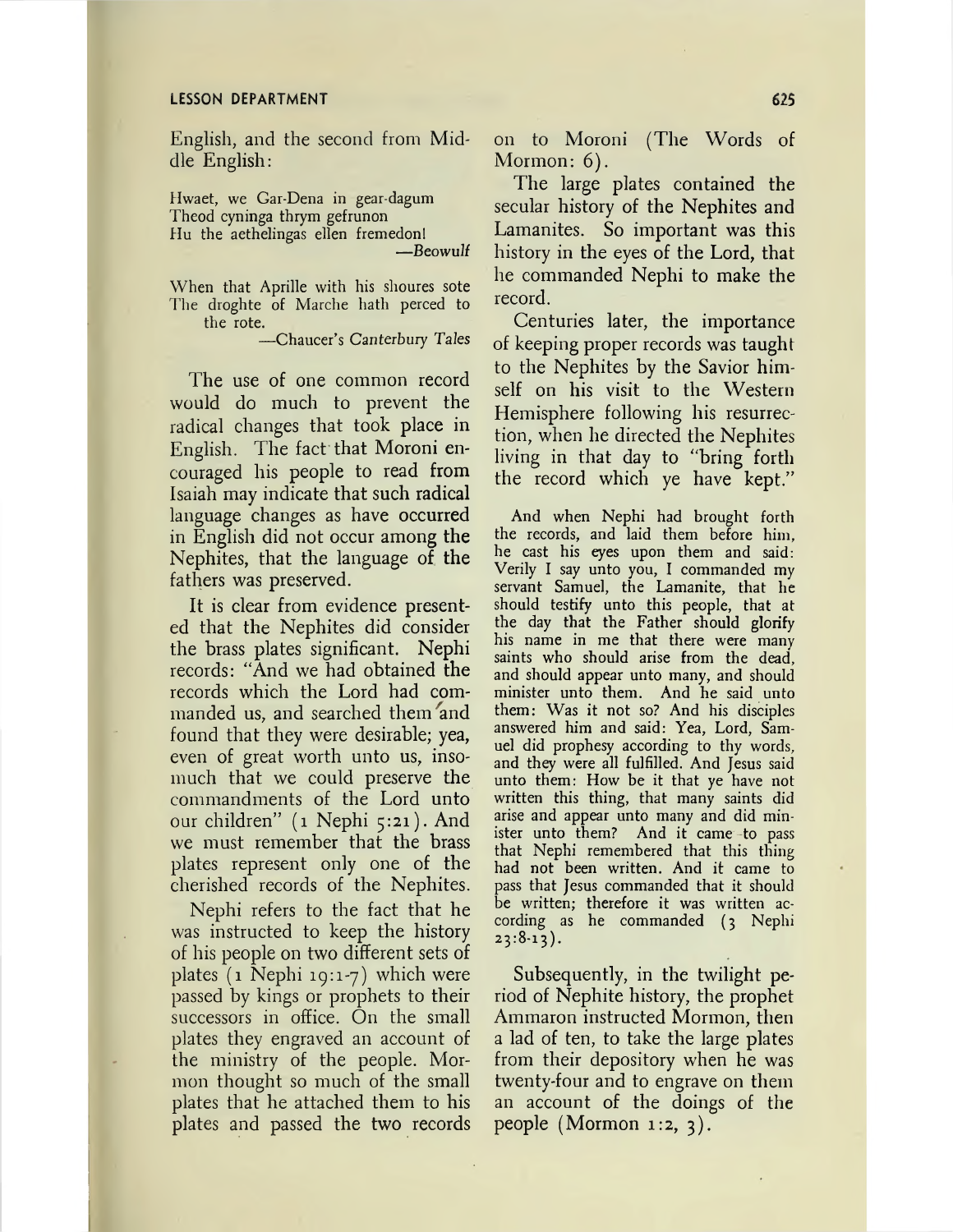Mormon felt that records were so important that he devoted a good portion of his life to the study of Nephite history and to engraving it in abridged form on a record which he made. Moroni, the last prophet of the Nephites, devoted much time to the same undertaking for the Jaredite nation from The Book of Ether (Ether 1:1-2).

From the beginning to the end of the one-thousand year period of Nephite history, the prophets stressed the need of records and kept them. Helaman, living near the middle of the period, wrote:

And now there are many records kept of the proceedings of this people, by many of this people, which are particular and very large, concerning them ... <sup>a</sup> hundredth part of the proceedings of this people . . . cannot be contained in this work. But behold, there are many books and many records of every kind, and they have been kept chiefly by the Nephites (Helaman 3:13-15).

The Nephites were a record-keeping people because God had commanded it.

They were also a record-preserving people for the same reason. Individual prophets were so concerned about the records that they made their preservation a matter of prayer. Enos prayed about them and writes: "And I had faith, and I did cry unto God that he would preserve the records; and he covenanted with me that he would bring them forth unto the Lamanites in his own due time" (Enos 1:16), thus pointing out another one of the major values of the records. Nephi also stressed the fact that the record should come forth in our day (2 Nephi 27:1-22).

The value of the record, The

Book of Mormon, to our day and time has been aptly summarized by Brigham H. Roberts:

First, to show unto the remnant of the house of Israel what great things the Lord has done for their fathers.

Second, to teach them the covenants the Lord made with their fathers that their remnants may know that they are not cast off forever.

Third, that this record may convince both Jews and Gentiles that Jesus is the Christ, the Eternal God, and that He manifests himself to all nations.

Fourth, that the knowledge of a Savior might come especially to the remnants of the house of Israel on the Western Hemisphere, through the testimony of the Nephites and Lamanites as well as through the testimony of the Jews, that they might more fully believe the gospel.

Fifth, that the Jews might have the testimony of the Nephites as well as that of their fathers, that Jesus is the Christ, the Son of the living God.

Sixth, and I think mainly, to be a witness for the truth of the Bible, to establish its authenticity, and its credibility by bringing other witnesses to testify to the same great truths that are contained in the sacred pages of the Bible; to restore to the knowledge of mankind many plain and precious truths concerning the gospel which men have taken out of the Jewish scriptures, or obscured by their interpretations; for which cause many have stumbled and fallen into unbelief. In a word, it is the mission of the Book of Mormon to be a witness for Jesus, the Christ; for the truth of the gospel as the power of God unto salvation; for that purpose it was written, preserved from destruction and has now come forth to the children of men through the goodness and mercy and power of God.

Above everything else the record is a new witness to the divinity of Jesus Christ. Moroni, as he bade farewell to the Gentiles of our day and to his brethren, emphasized this value, saying: